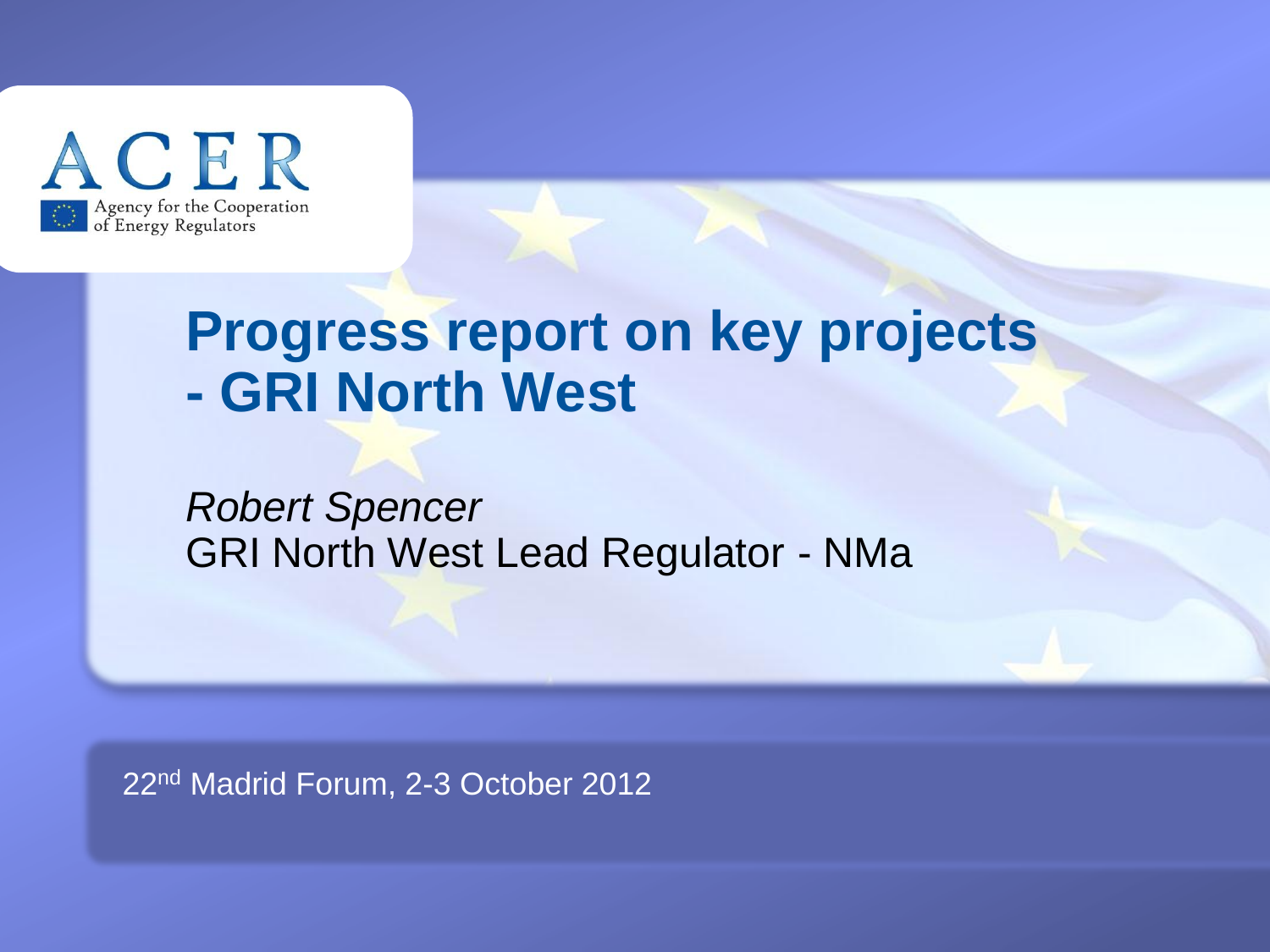

### Current work in progress within GRI NW in 2012

**Commitment has been found for the following workstream**

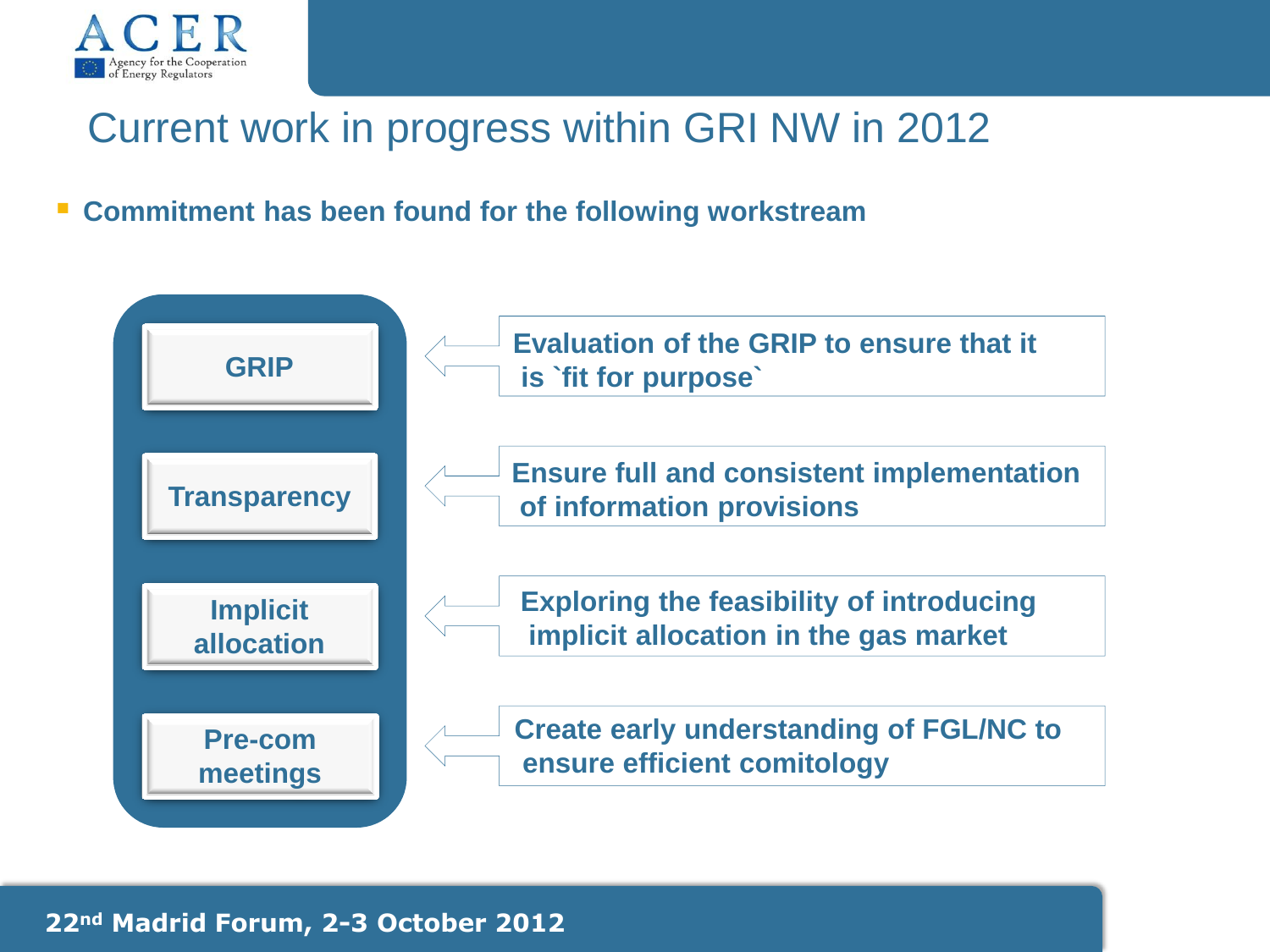

### Evaluation of GRIP: ensure that next GRIP is most 'fit for purpose' for stakeholders in the region

**Discussion of NRA recommendations with TSOs in the fall of 2012**

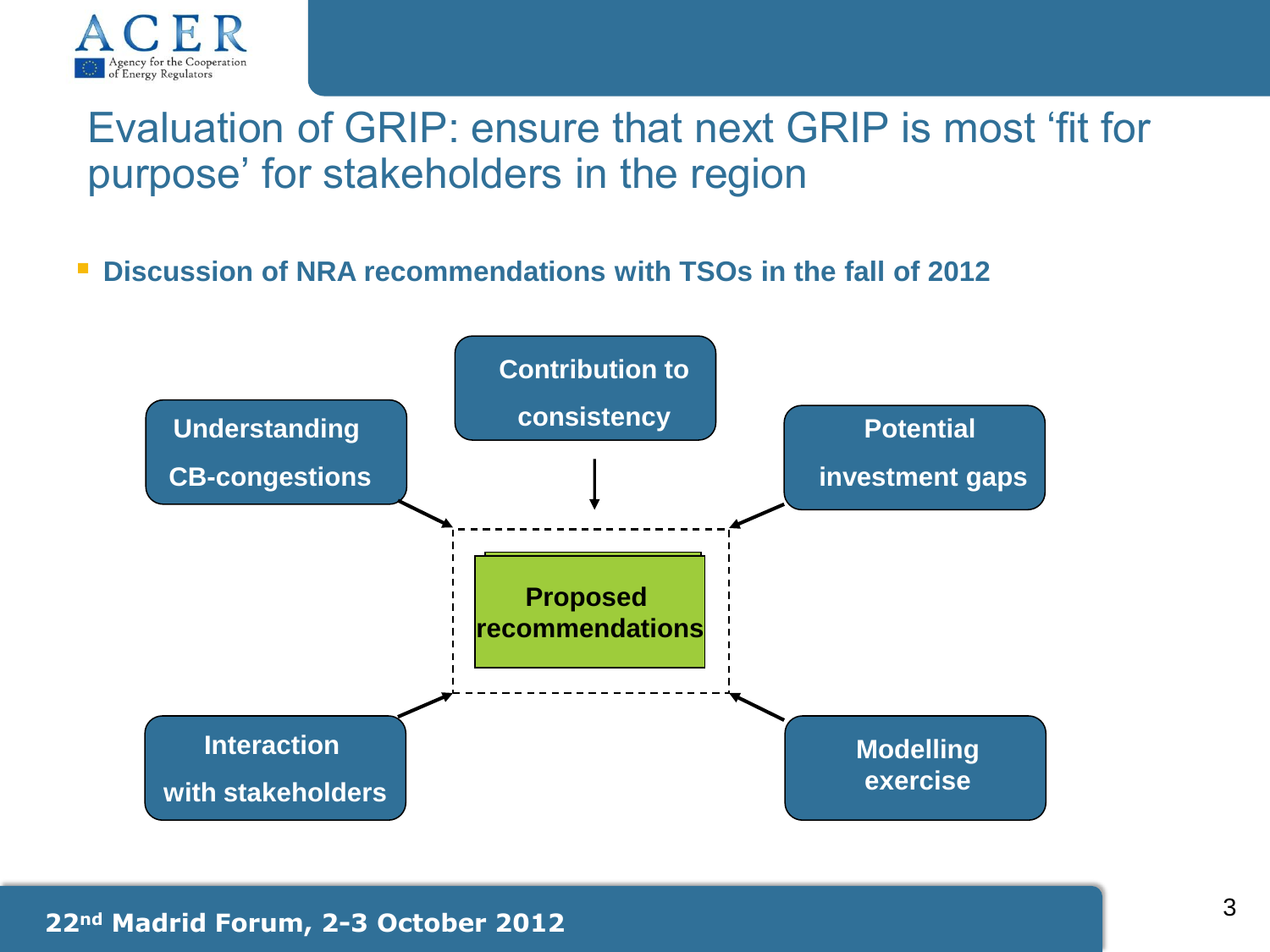

#### Transparency project: ensure full and consistent implementation of information provisions

**ACER is elaborating European conclusions paper, GRI NW project finalised**

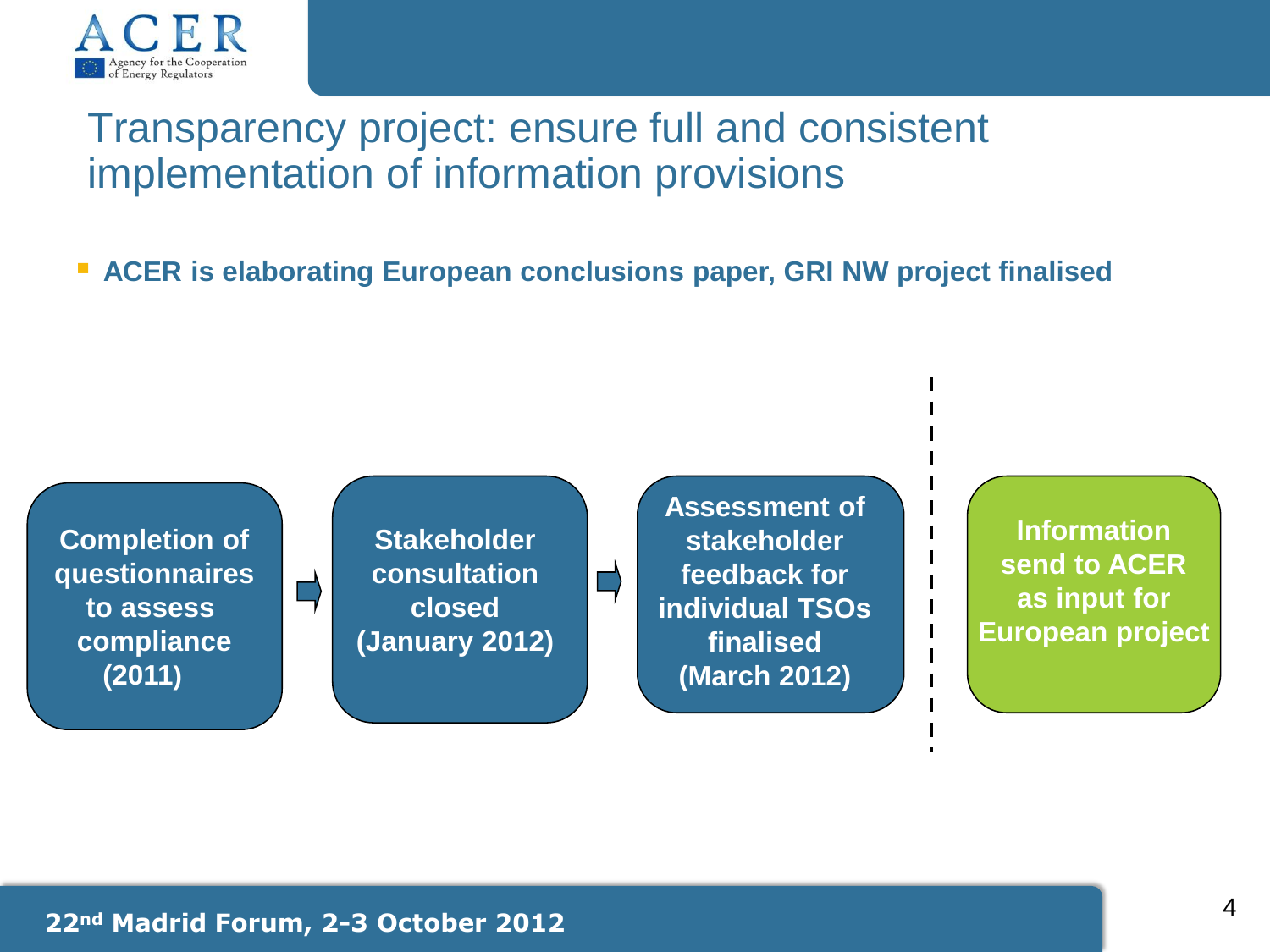

### Gas Target Model: exploring the feasibility of introducing implicit allocation in the gas market

**RCC position paper is currently up for public consultation, workshop on 19 October** 

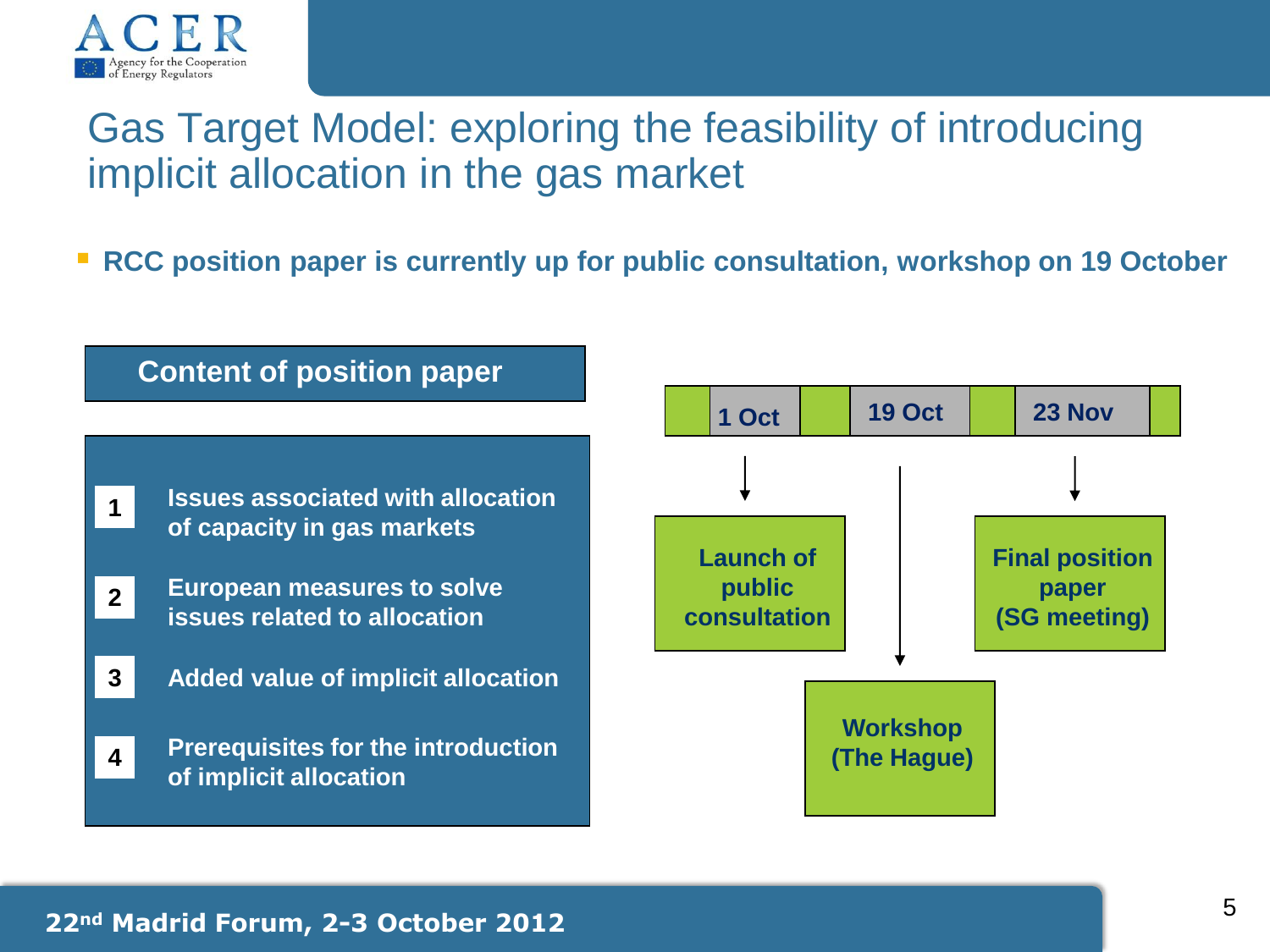

### Pre-comitology meetings: create early understanding of FGL/NC to ensure efficient comitology

#### **Three meetings have taken place**

- **NRAs have explained the principles in the Framework Guidelines and GTM;**
- **TSOs have explained the design choices in the network code for CAM**
- **European Commission has explained ratio and elements of CMP guideline**

**An open dialogue between MS, TSOs, NRAs, EC…**

**…have already led to better understanding towards positions on FGLs/ NCs…**

 **… and should result in more efficient comitology process**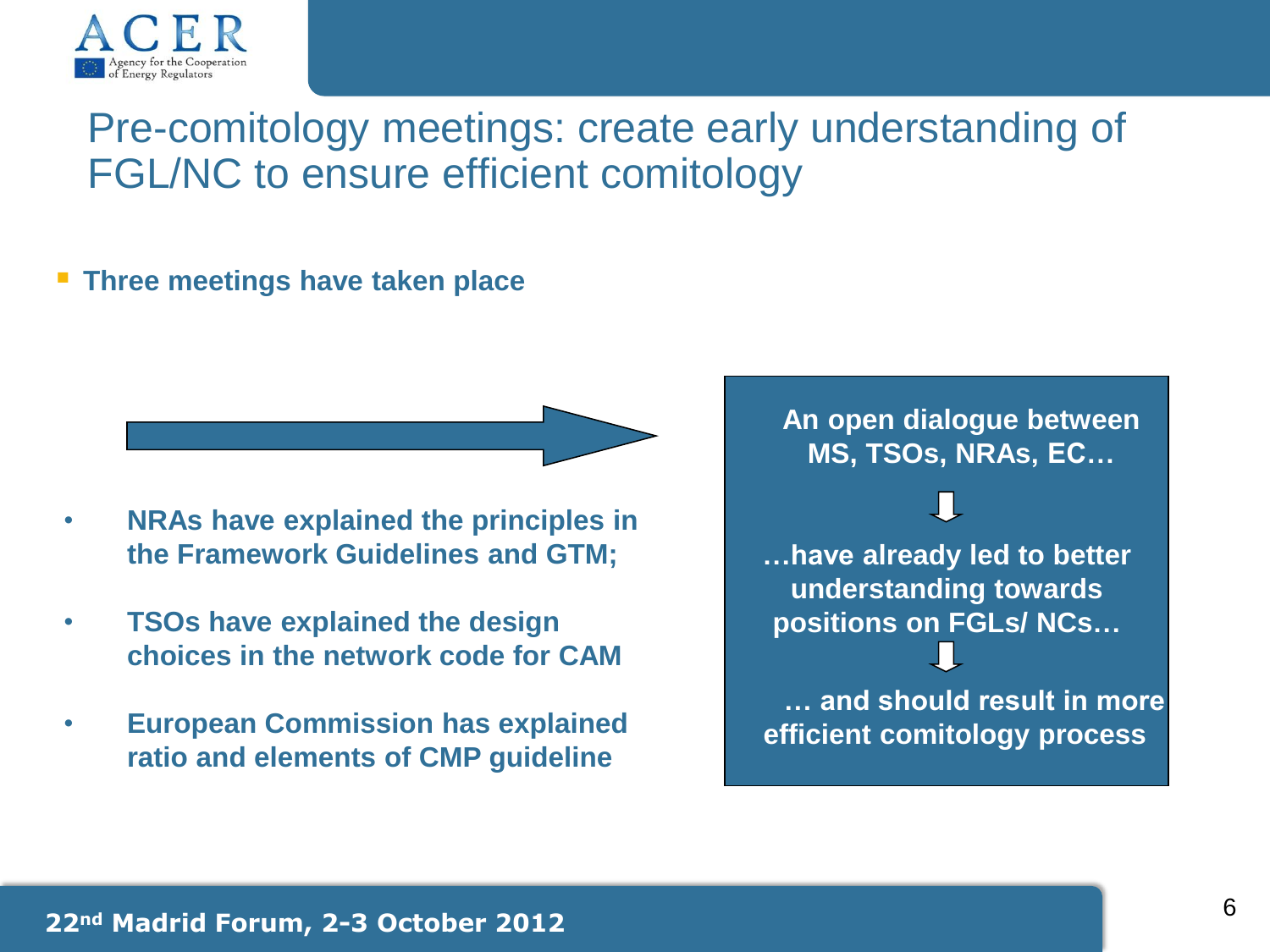

### Upcoming project: coordination of the implementation of network codes

**The monitoring process will be finalised in the upcoming months**



**Role of the region:**

**Regional operalization to make rules "fit for purpose"(where and if required)**

**Assist in timely monitoring and consistent implementation of the codes**

**Report progress/ obstacles to ACER/ European Commission/ Member States**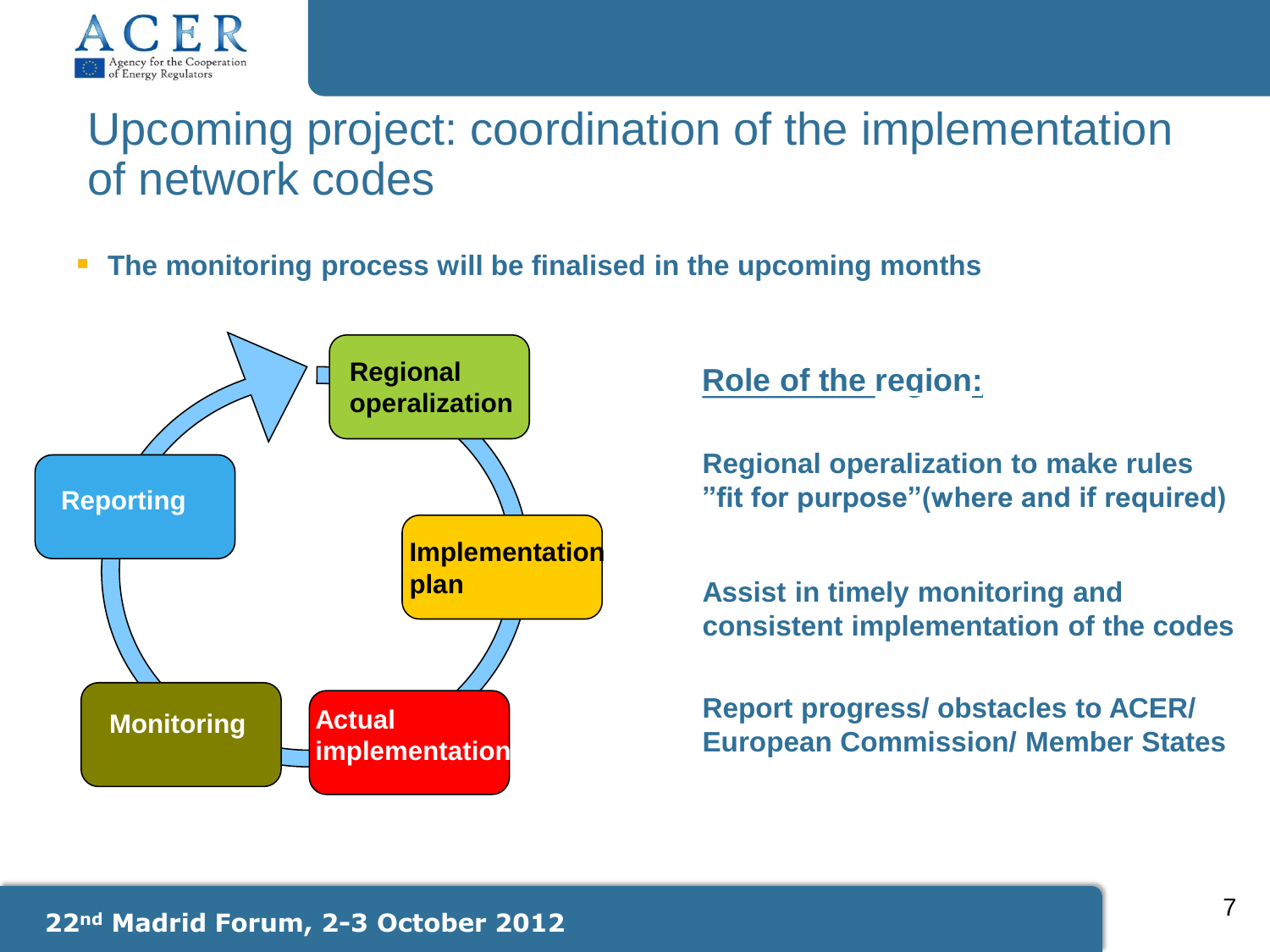

### Upcoming project: assessement of market liquidity and degree of market integration

#### **NRAs are currently determining the approach**

#### **Background in GTM**

- **NRAs shall assess market liquidity** and degree of market integration
- **Close cooperation with each other,** stakeholders involved through GRIs
- Where necessary, NRAs explore measures to improve market liquidity and the degree of market integration

#### **Envisioned approach**

- **Assessment of market liquidity at** national level, coordinated by RCC
- **I** Identify best practices how liquidity can be raised at national level
- **Lessons learned discussed** during (upcoming) SG meeting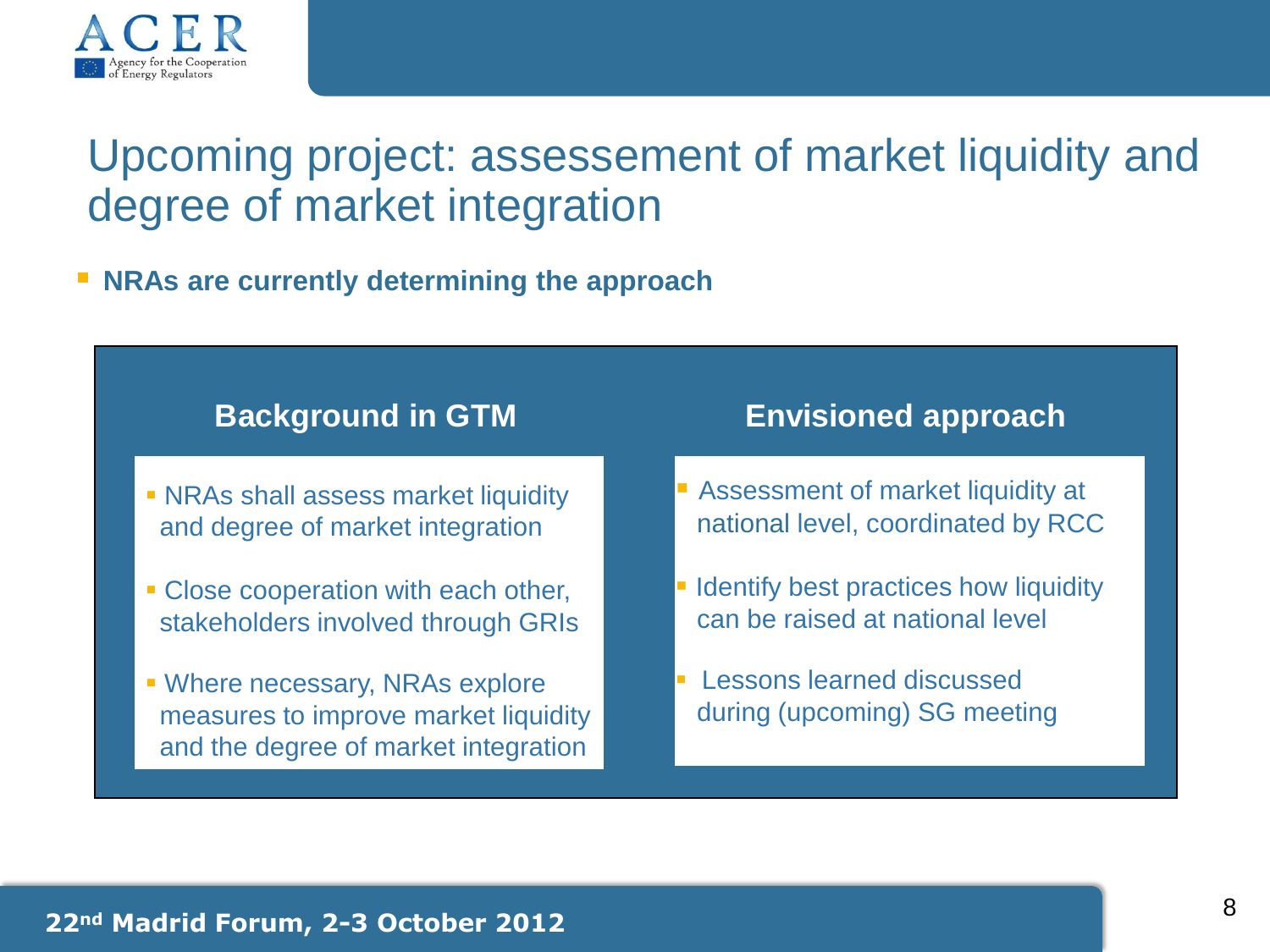

#### CAM roadmap: current bottom up projects within GRI NW

**Roadmap has been drafted by ENTSOG in cooperation with ACER** 

| <b>Bundled product</b><br>Netherlands/<br>at Eynatten<br><b>Joint Capacity</b><br>Germany<br><b>Platform Initiative</b><br>(Belgium/<br>bundling project<br>Germany) |  |
|----------------------------------------------------------------------------------------------------------------------------------------------------------------------|--|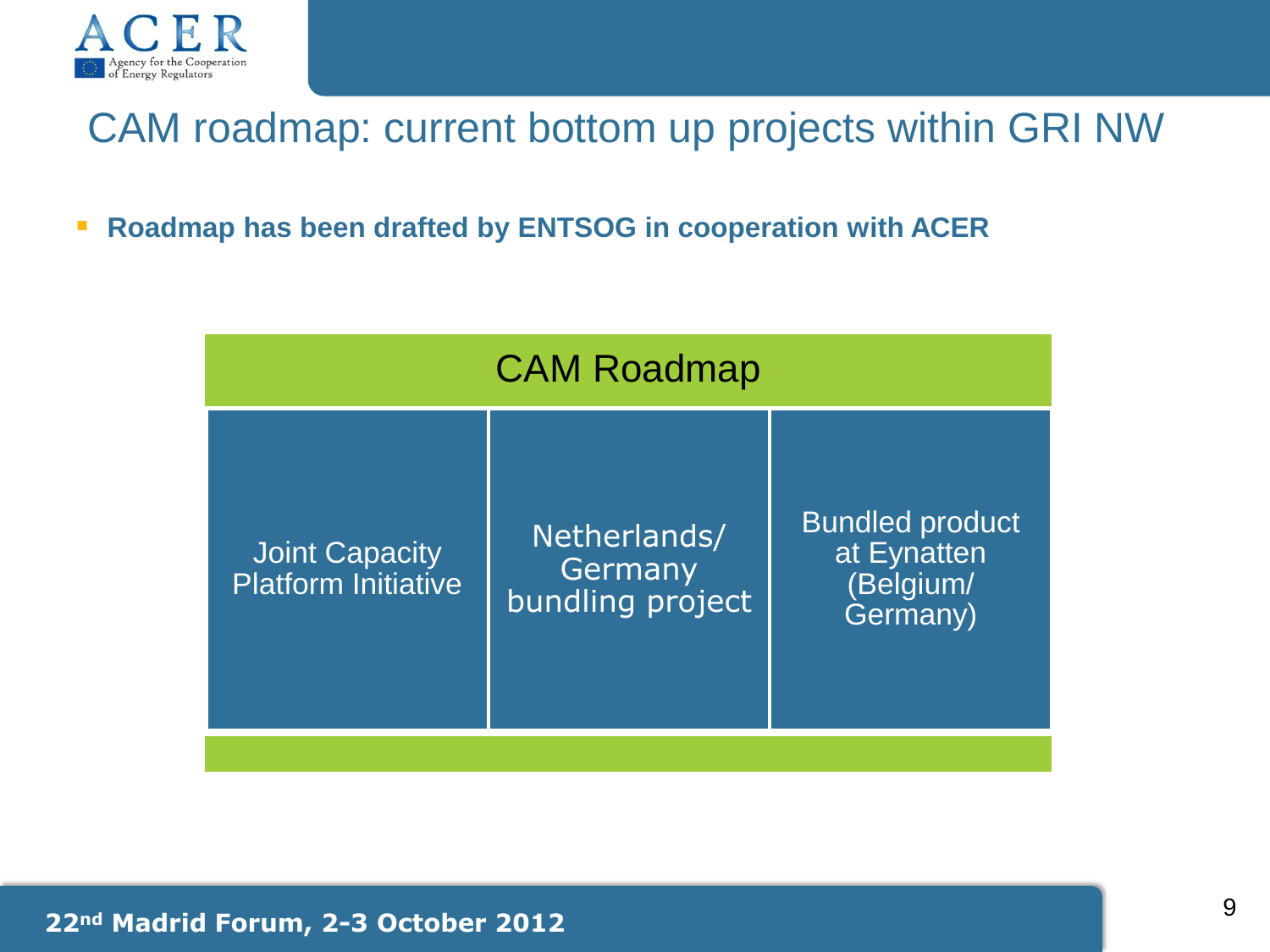

### The British, Belgian and Dutch regulator have launched a call for evidence on the use of their gas interconnectors

**Aim is to come to a view on what barriers exist and which are most significant**